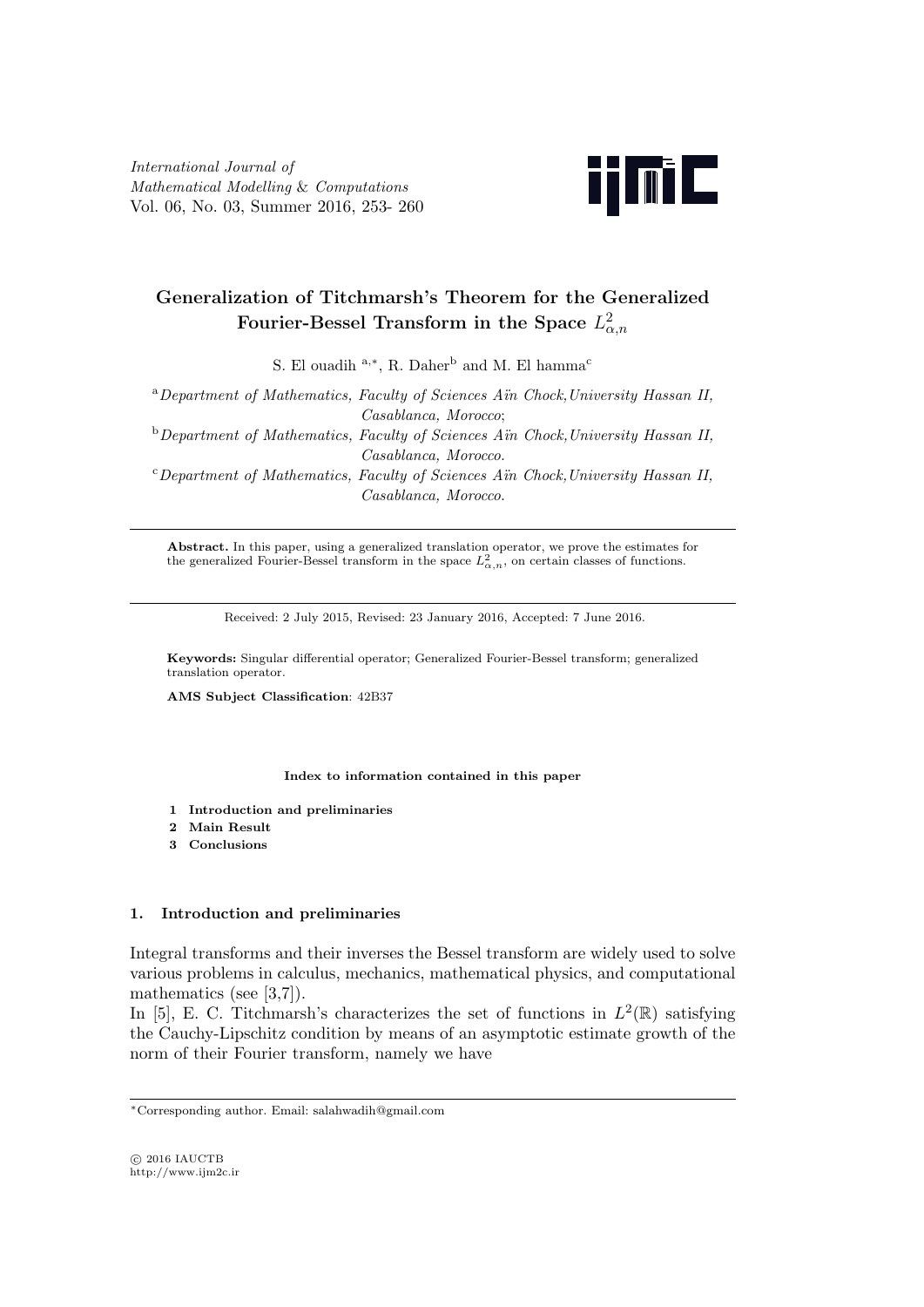THEOREM 1.1 Let  $\alpha \in (0,1)$  and assume that  $f \in L^2(\mathbb{R})$ . Then the following are *equivalents*

(a) 
$$
||f(t+h) - f(t)|| = O(h^{\alpha})
$$
, as  $h \to 0$ ,  
\n(b)  $\int_{|\lambda| \ge r} |\widehat{f}(\lambda)|^2 d\lambda = O(r^{-2\alpha})$  as  $r \to \infty$ ,

*where*  $f$  *stands for the Fourier transform of*  $f$ *.* 

In this paper, we consider a second-order singular differential operator *B* on the half line which generalizes the Bessel operator  $B_\alpha$ , we prove an analog of theorem 1.1 in the generalized Fourier-Bessel transform associated to *B* in  $L^2_{\alpha,n}$ . For this purpose, we use a generalized translation operator. We point out that similar results have been established in the context of non compact rank one Riemannian symetric spaces [8].

We briefly overview the theory of generalized Fourier-Bessel transform and related harmonic analysis (see $[1,6]$ ):

Consider the second-order singular differential operator on the half line defined by

$$
\mathcal{B}f(x) = \frac{d^2f(x)}{dx^2} + \frac{(2\alpha+1)}{x} \frac{df(x)}{dx} - \frac{4n(\alpha+n)}{x^2} f(x),
$$

where  $\alpha > \frac{-1}{2}$  and  $n = 0, 1, 2, \dots$ . For  $n = 0$ , we obtain the classical Bessel operator

$$
\mathcal{B}_{\alpha}f(x) = \frac{d^2f(x)}{dx^2} + \frac{(2\alpha+1)}{x}\frac{df(x)}{dx}.
$$

Let *M* be the map defined by

$$
Mf(x) = x^{2n} f(x), \quad n = 0, 1, \dots
$$

Let  $L^p_{\alpha,n}$ ,  $1 \leq p < \infty$ , be the class of measurable functions  $f$  on  $[0, \infty[$  for which

$$
||f||_{p,\alpha,n} = ||M^{-1}f||_{p,\alpha+2n} < \infty,
$$

where

$$
||f||_{p,\alpha} = \left(\int_0^\infty |f(x)|^p x^{2\alpha+1} dx\right)^{1/p}.
$$

If  $p = 2$ , then we have  $L^2_{\alpha,n} = L^2([0,\infty[,x^{2\alpha+1}).$ 

For  $\alpha \geqslant \frac{-1}{2}$ , we introduce the Bessel normalized function of the first kind  $j_{\alpha}$  defined by

$$
j_{\alpha}(z) = \Gamma(\alpha + 1) \sum_{n=0}^{\infty} \frac{(-1)^n (\frac{z}{2})^{2n}}{n! \Gamma(n + \alpha + 1)}, \quad z \in \mathbb{C},
$$
 (1)

where  $\Gamma(x)$  is the gamma-function (see [4]). The function  $y = j_{\alpha}(z)$  satisfies the differential equation

$$
\mathcal{B}_{\alpha}y + y = 0,
$$

with the initial condition  $y(0) = 0$  and  $y'(0) = 0$ . The function  $j_{\alpha}(z)$  is infinitely differentiable, even, and, moreover entire analytic.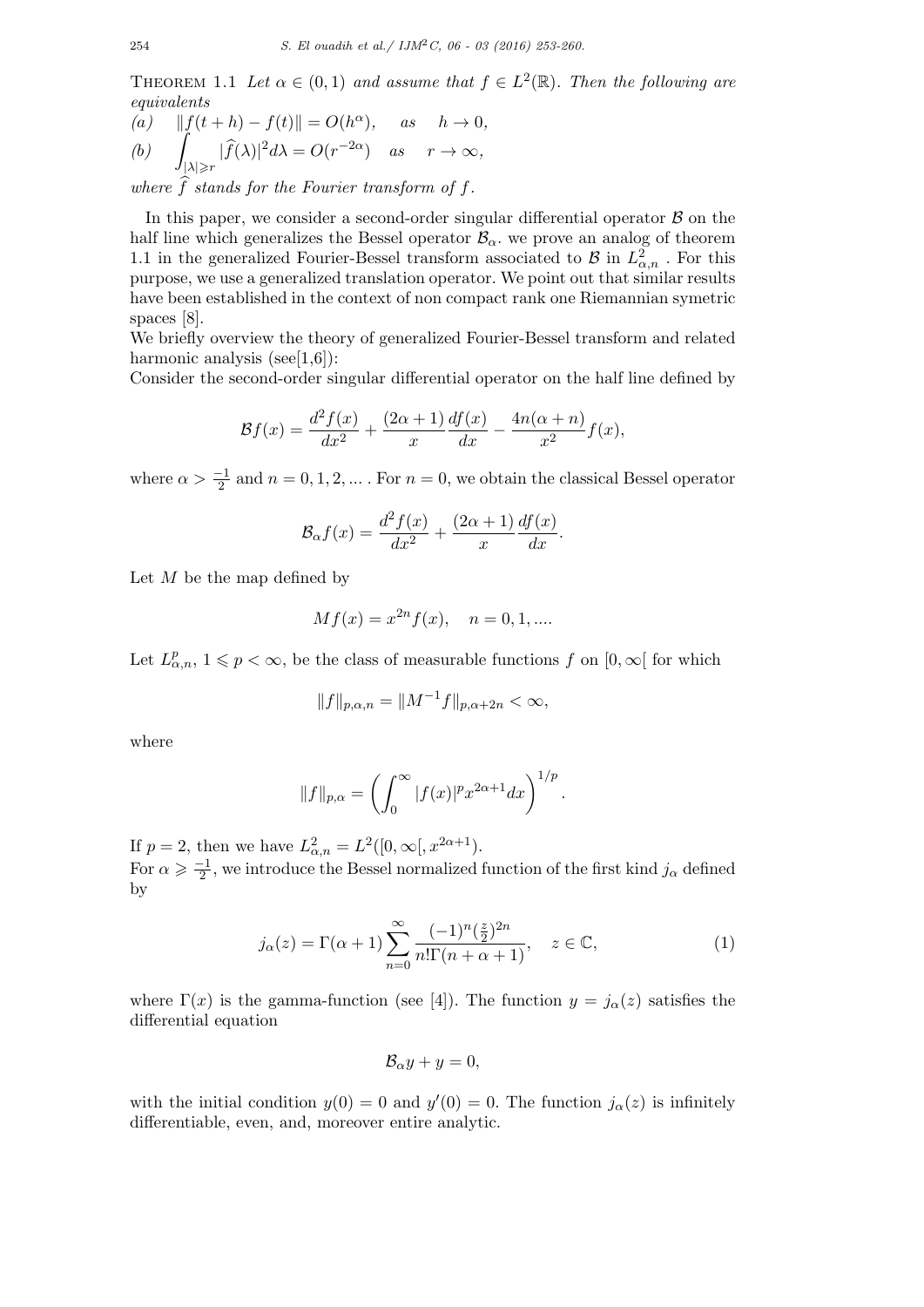From (1) we see that

$$
\lim_{z \to 0} \frac{j_{\alpha}(z) - 1}{z^2} \neq 0,
$$

hence, there exists  $c > 0$  and  $\eta > 0$  satisfying

$$
|z| \leqslant \eta \Rightarrow |j_{\alpha}(z) - 1| \geqslant c|z|^2 \tag{2}
$$

From [2], we have

$$
|j_{\alpha}(x)| \leq 1\tag{3}
$$

$$
1 - j_{\alpha}(x) = O(x^2), \quad 0 \le x \le 1.
$$
 (4)

For  $\lambda \in \mathbb{C}$ , and  $x \in \mathbb{R}$ , put

$$
\varphi_{\lambda}(x) = x^{2n} j_{\alpha+2n}(\lambda x). \tag{5}
$$

From  $[1,6]$  recall the following properties.

PROPOSITION 1.2 *(c)*  $\varphi_{\lambda}$  *satisfies the differential equation* 

$$
\mathcal{B}\varphi_{\lambda}=-\lambda^2\varphi_{\lambda}.
$$

*(d)* For all  $\lambda \in \mathbb{C}$ , and  $x \in \mathbb{R}$ 

$$
|\varphi_{\lambda}(x)| \leqslant x^{2n} e^{|Im \lambda||x|}.
$$

The generalized Fourier-Bessel transform that we call it the integral transform defined by

$$
\mathcal{F}_{\mathcal{B}}f(\lambda) = \int_0^\infty f(x)\varphi_\lambda(x)x^{2\alpha+1}dx, \lambda \geqslant 0, f \in L^1_{\alpha,n},
$$

(see [1]).

Let  $f \in L^1_{\alpha,n}$  such that  $\mathcal{F}_{\mathcal{B}}(f) \in L^1_{\alpha+2n} = L^1([0,\infty[, x^{2\alpha+4n+1}dx)$ . Then the inverse generalized Fourier-Bessel transform is given by the formula (see [1])

$$
f(x) = \int_0^\infty \mathcal{F}_{\mathcal{B}}f(\lambda)\varphi_\lambda(x)d\mu_{\alpha+2n}(\lambda),
$$

where

$$
d\mu_{\alpha+2n}(\lambda) = a_{\alpha+2n}\lambda^{2\alpha+4n+1}d\lambda, \quad a_{\alpha} = \frac{1}{4^{\alpha}(\Gamma(\alpha+1))^2}.
$$

From  $[1,6]$ , we have

PROPOSITION 1.3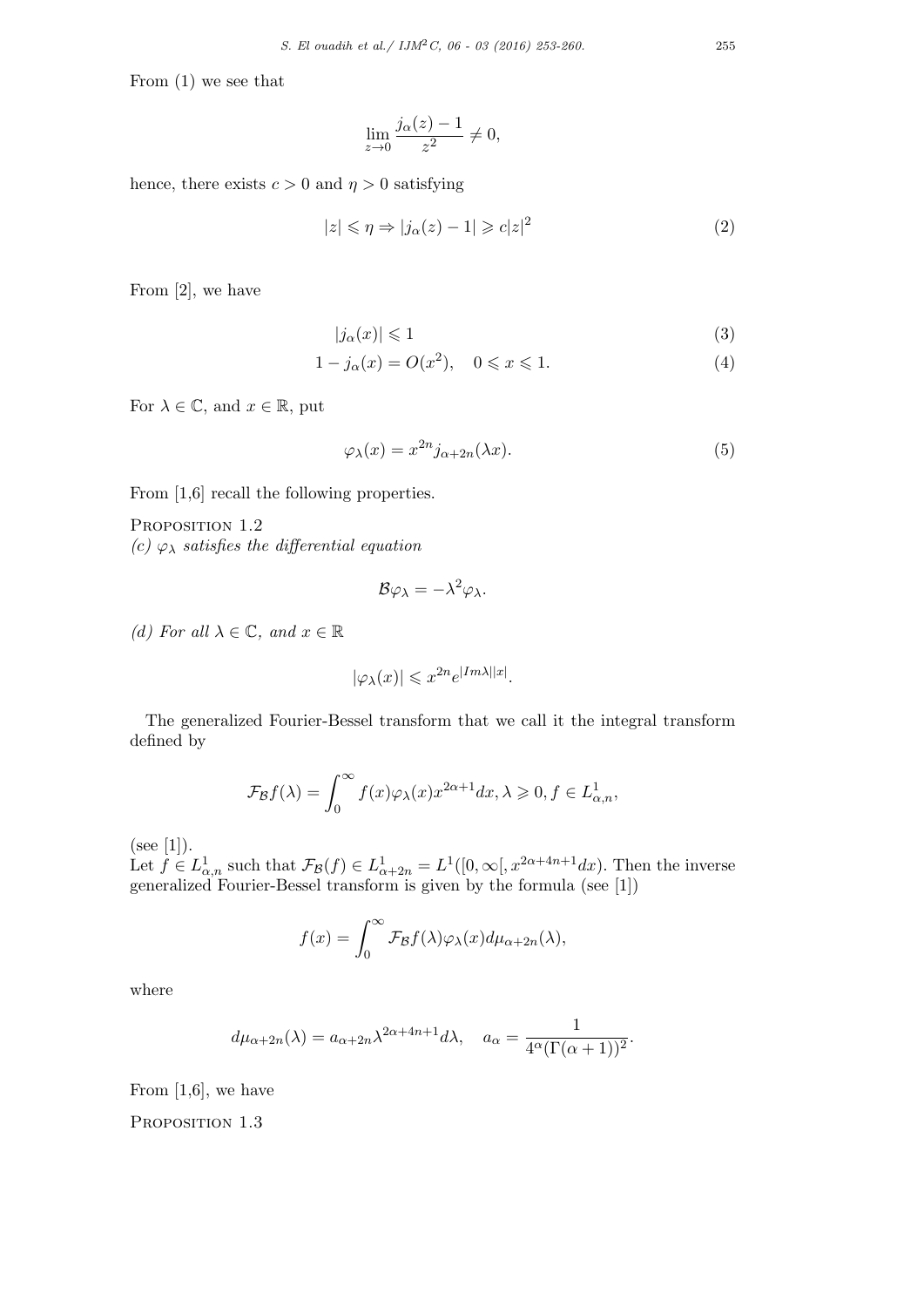*(e)* For every  $f \in L^1_{\alpha,n} \cap L^2_{\alpha,n}$  we have the Plancherel formula

$$
\int_0^{+\infty} |f(x)|^2 x^{2\alpha+1} dx = \int_0^{+\infty} |\mathcal{F}_{\mathcal{B}}f(\lambda)|^2 d\mu_{\alpha+2n}(\lambda).
$$

*(f) The generalized Fourier-Bessel transform F<sup>B</sup> extends uniquely to an isometric isomorphism from*  $L^2_{\alpha,n}$  *onto*  $L^2([0,+\infty[, \mu_{\alpha+2n})$ *.* 

Define the generalized translation operator  $T^h$ ,  $h \geq 0$  by the relation

$$
T^{h} f(x) = (xh)^{2n} \tau^{h}_{\alpha+2n} (M^{-1} f)(x), x \geq 0,
$$

where  $\tau_{\alpha+2n}^h$  is the Bessel translation operator of order  $\alpha+2n$  defined by

$$
\tau_{\alpha}^{h} f(x) = c_{\alpha} \int_{0}^{\pi} f(\sqrt{x^2 + h^2 - 2xh \cos t}) \sin^{2\alpha} t dt,
$$

where

$$
c_{\alpha} = \left(\int_0^{\pi} \sin^{2\alpha} t dt\right)^{-1} = \frac{\Gamma(\alpha+1)}{\Gamma(\pi)\Gamma(\alpha+\frac{1}{2})}.
$$

For  $f \in L^2_{\alpha,n}$ , we have

$$
\mathcal{F}_{\mathcal{B}}(T^{h}f)(\lambda) = \varphi_{\lambda}(h)\mathcal{F}_{\mathcal{B}}(f)(\lambda),\tag{6}
$$

$$
\mathcal{F}_{\mathcal{B}}(\mathcal{B}f)(\lambda) = -\lambda^2 \mathcal{F}_{\mathcal{B}}(f)(\lambda),\tag{7}
$$

(see  $[1,6]$  for details).

Let  $f \in L^2_{\alpha,n}$ . We define the differences of the orders  $k(k = 1, 2, ...)$  with a step  $h > 0$  by

$$
\Delta_h^k f(x) = (T^h - h^{2n} I)^k f(x),\tag{8}
$$

where I is the unit operator in  $L^2_{\alpha,n}$ . Let  $W_{2,\alpha,n}^k$  be the Sobolev space constructed by the Bessel operator  $\mathcal{B}$ , i.e.,

$$
W_{2,\alpha,n}^k=\left\{f\in L_{\alpha,n}^2, \mathcal{B}^mf\in L_{\alpha,n}^2, m=1,2,...,k\right\}.
$$

## **2. Main Result**

LEMMA 2.1 *For*  $f \in W_{2,\alpha,n}^k$ *, we have* 

$$
\left(h^{4nk}\int_0^\infty \lambda^{4m}|j_{\alpha+2n}(\lambda h)-1|^{2k}|\mathcal{F}_{\mathcal{B}}f(\lambda)|^2d\mu_{\alpha+2n}(\lambda)\right)^{\frac{1}{2}}=\|\Delta_h^k\mathcal{B}^m f\|_{2,\alpha,n},
$$

*where*  $m = 0, 1, ..., k$ .

*Proof* From formula (7), we obtain

$$
\mathcal{F}_{\mathcal{B}}(\mathcal{B}^m f)(\lambda) = (-1)^m \lambda^{2m} \mathcal{F}_{\mathcal{B}} f(\lambda); m = 0, 1, \dots \tag{9}
$$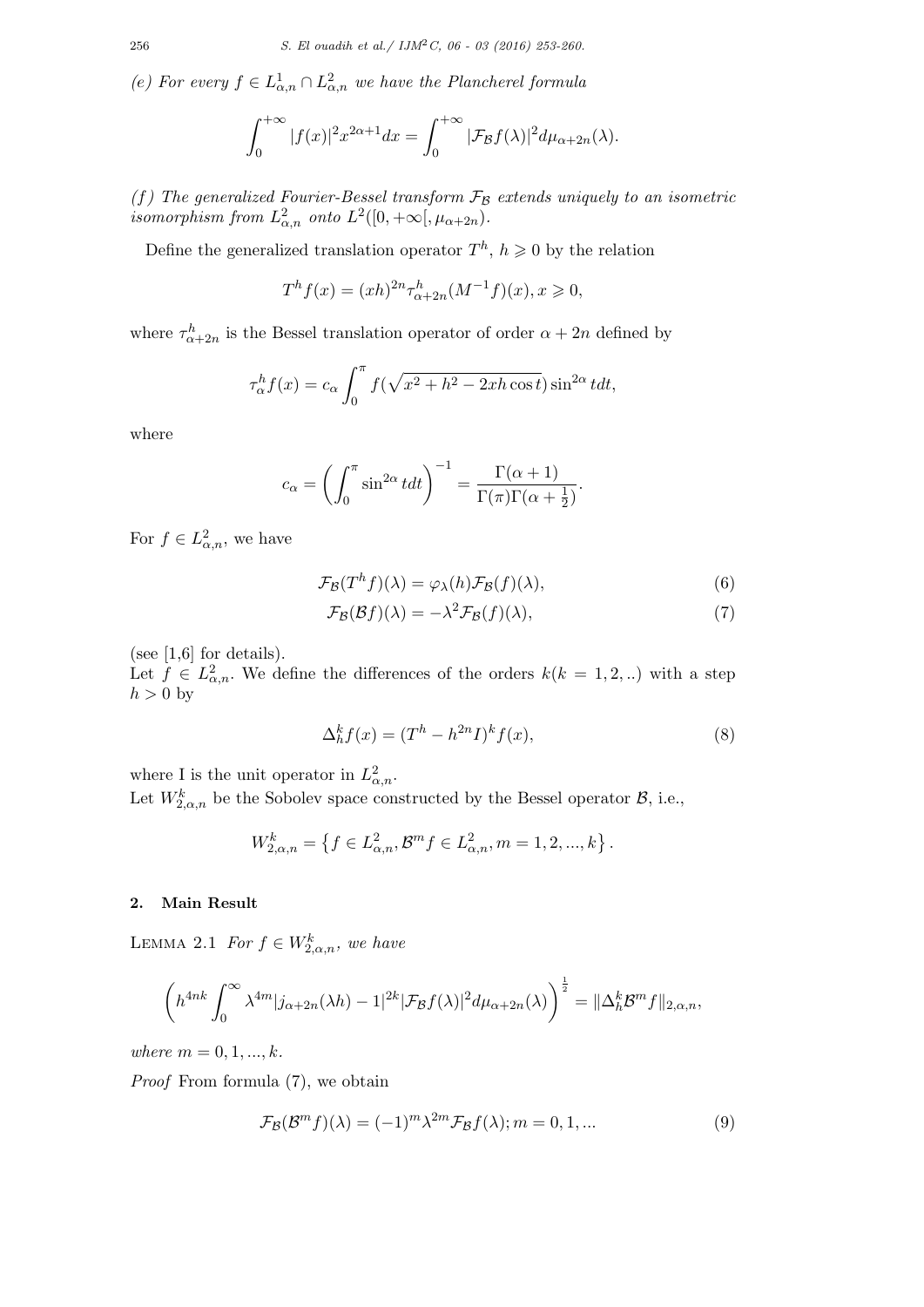By using the formulas  $(5)$ ,  $(6)$  and  $(9)$ , we conclude that

$$
\mathcal{F}_{\mathcal{B}}(T^{h}\mathcal{B}^{m}f)(\lambda) = (-1)^{m}h^{2n}j_{\alpha+2n}(\lambda h)\lambda^{2m}\mathcal{F}_{\mathcal{B}}f(\lambda).
$$
 (10)

From the definition of finite difference (8) and formula (10), the image  $\Delta_h^k \mathcal{B}^r f(x)$ under the generalized Fourier-Bessel transform has the form

$$
\mathcal{F}_{\mathcal{B}}(\Delta_h^k \mathcal{B}^m f)(\lambda) = (-1)^m h^{2nk} (j_{\alpha+2n}(\lambda h) - 1)^k \lambda^{2m} \mathcal{F}_{\mathcal{B}} f(\lambda).
$$

Now by proposition 1.3, we have the result.  $\blacksquare$ 

Our main result is as follows.

THEOREM 2.2 Let  $f \in W_{2,\alpha,n}^k$ . Then the following are equivalents

(i) 
$$
\|\Delta_h^k \mathcal{B}^m f\|_{2,\alpha,n} = O(h^{\delta+2nk}),
$$
 as  $h \to 0$ ,  $0 < \delta < 1$ .  
\n(ii)  $\int_r^{\infty} \lambda^{4m} |\mathcal{F}_{\mathcal{B}}f(\lambda)|^2 d\mu_{\alpha+2n}(\lambda) = O(r^{-2\delta}),$  as  $r \to \infty$ ,  
\nwhere  $m = 0, 1, ..., k$ .

*Proof*  $(i) \Rightarrow (ii)$ . Suppose that

$$
\|\Delta_h^k \mathcal{B}^m f\|_{2,\alpha,n} = O(h^{\delta+2nk}), \quad h \to 0.
$$

From Lemma 2.1, we have

$$
\|\Delta_h^k \mathcal{B}^m f\|_{2,\alpha,n}^2 = h^{4nk} \int_0^\infty \lambda^{4m} |j_{\alpha+2n}(\lambda h) - 1|^{2k} |\mathcal{F}_{\mathcal{B}}f(\lambda)|^2 d\mu_{\alpha+2n}(\lambda).
$$

By formula (2), we get

$$
\int_{\frac{\eta}{2h}}^{\frac{\eta}{h}}\lambda^{4m}|j_{\alpha+2n}(\lambda h)-1|^{2k}|\mathcal{F}_\mathcal{B}f(\lambda)|^2d\mu_{\alpha+2n}(\lambda)\geqslant \frac{c^{2k}\eta^{4k}}{2^{4k}}\int_{\frac{\eta}{2h}}^{\frac{\eta}{h}}\lambda^{4m}|\mathcal{F}_\mathcal{B}f(\lambda)|^2d\mu_{\alpha+2n}(\lambda).
$$

Note that there exists then a positive constant *C* such that

$$
\int_{\frac{n}{2h}}^{\frac{n}{h}} \lambda^{4m} |\mathcal{F}_{\mathcal{B}}f(\lambda)|^2 d\mu_{\alpha+2n}(\lambda) \leq C \int_{\frac{n}{2h}}^{\frac{n}{h}} \lambda^{4m} |j_{\alpha+2n}(\lambda h) - 1|^{2k} |\mathcal{F}_{\mathcal{B}}f(\lambda)|^2 d\mu_{\alpha+2n}(\lambda)
$$
  

$$
\leq \frac{C}{h^{4nk}} \|\Delta_h^k \mathcal{B}^m f\|_{2,\alpha,n}^2
$$
  

$$
= O(h^{2\delta}).
$$

Then we have

$$
\int_r^{2r} \lambda^{4m} |\mathcal{F}_{\mathcal{B}}f(\lambda)|^2 d\mu_{\alpha+2n}(\lambda) = O(r^{-2\delta}), \quad r \to \infty.
$$

$$
\mathbf{L}^{\prime}
$$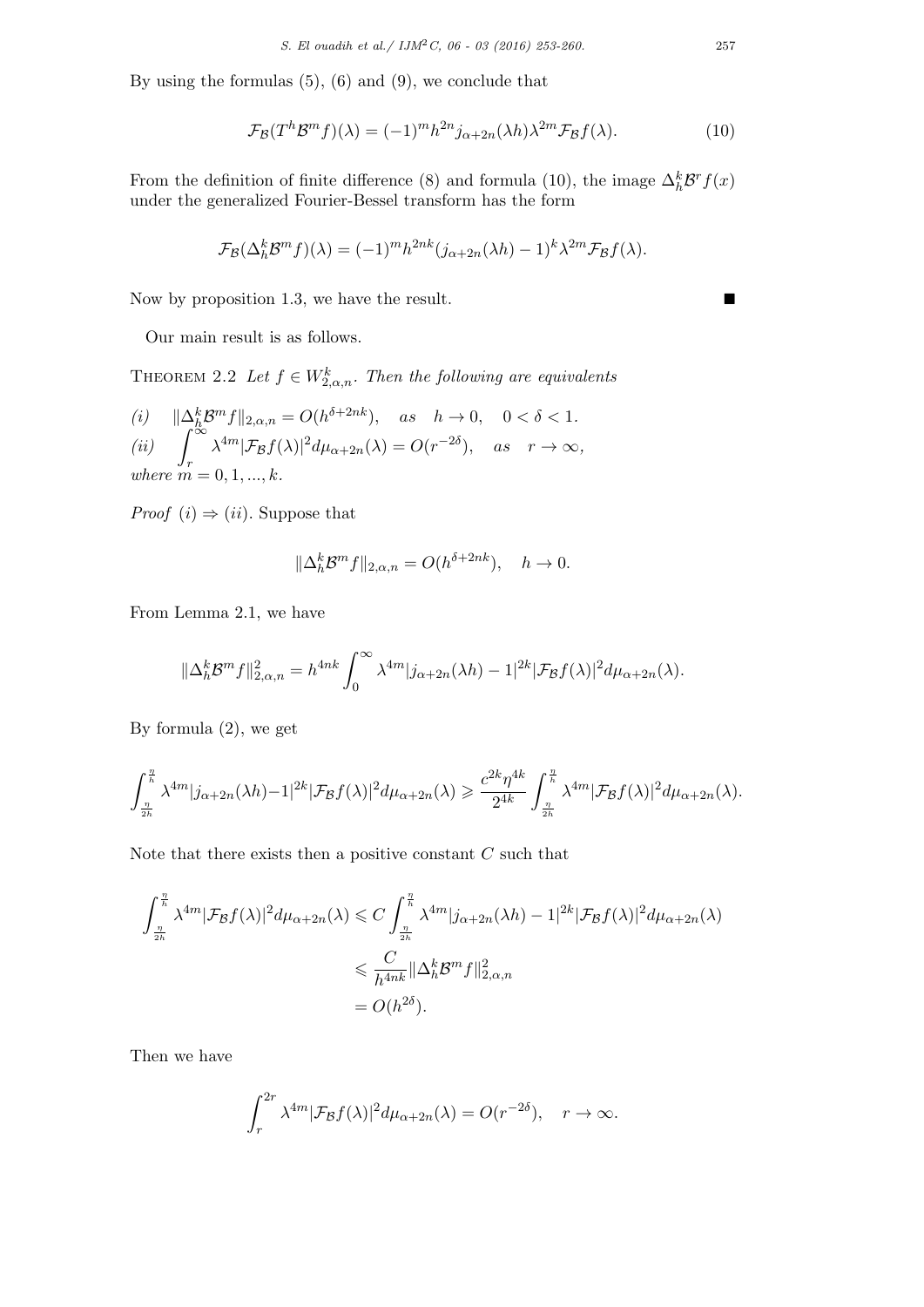Furthermore, we obtain

$$
\int_r^{\infty} \lambda^{4m} |\mathcal{F}_{\mathcal{B}}f(\lambda)|^2 d\mu_{\alpha+2n}(\lambda) = \sum_{i=0}^{\infty} \int_{2^i r}^{2^{i+1}r} \lambda^{4m} |\mathcal{F}_{\mathcal{B}}f(\lambda)|^2 d\mu_{\alpha+2n}(\lambda)
$$

$$
= \sum_{i=0}^{\infty} O((2^i r)^{-2\delta}).
$$

This proves that

$$
\int_r^{\infty} \lambda^{4m} |\mathcal{F}_{\mathcal{B}}f(\lambda)|^2 d\mu_{\alpha+2n}(\lambda) = O(r^{-2\delta}), \quad \text{as} \quad r \to \infty.
$$

 $(ii) \Rightarrow (i)$ . Suppose now that

$$
\int_r^{\infty} \lambda^{4m} |\mathcal{F}_{\mathcal{B}}f(\lambda)|^2 d\mu_{\alpha+2n}(\lambda) = O(r^{-2\delta}), \quad \text{as} \quad r \to \infty.
$$

and write

$$
\|\Delta_h^k \mathcal{B}^m f\|_{2,\alpha,n}^2 = h^{4nk} (I_1 + I_2),
$$

where

$$
I_1 = \int_0^{1/h} \lambda^{4m} |j_{\alpha+2n}(\lambda h) - 1|^{2k} |\mathcal{F}_{\mathcal{B}}f(\lambda)|^2 d\mu_{\alpha+2n}(\lambda),
$$

and

$$
I_2 = \int_{1/h}^{\infty} \lambda^{4m} |j_{\alpha+2n}(\lambda h) - 1|^{2k} |\mathcal{F}_{\mathcal{B}}f(\lambda)|^2 d\mu_{\alpha+2n}(\lambda).
$$

Using the inequality (3), we get

$$
I_2 \leq 4^k \int_{1/h}^{\infty} \lambda^{4m} |\mathcal{F}_{\mathcal{B}}f(\lambda)|^2 d\mu_{\alpha+2n}(\lambda) = O(h^{2\delta}), \quad as \quad h \to 0.
$$

Set

$$
\phi(\lambda) = \int_{\lambda}^{\infty} x^{4m} |\mathcal{F}_{\mathcal{B}}f(x)|^2 d\mu_{\alpha+2n}(x).
$$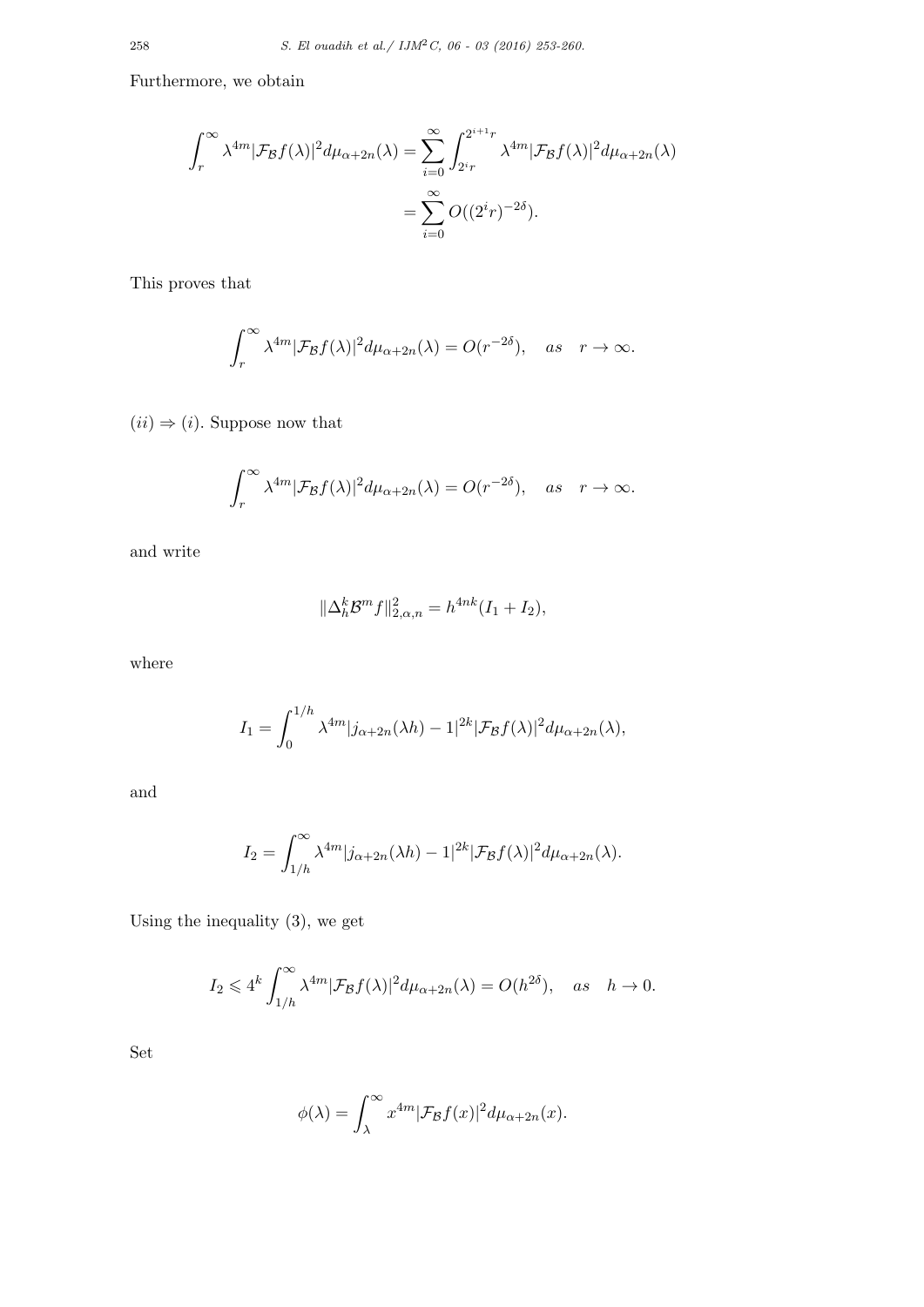From formula (4) and integration by parts, we have

$$
I_1 = -\int_0^{1/h} |j_{\alpha+2n}(\lambda h) - 1|^{2k} |\phi'(\lambda)d\lambda
$$
  
\n
$$
\leq -C_1 h^{4k} \int_0^{1/h} \lambda^{4k} \phi'(\lambda)d\lambda
$$
  
\n
$$
\leq -C_1 \phi(\frac{1}{h}) + 4C_1 kh^{4k} \int_0^{1/h} \lambda^{4k-1} \phi(\lambda)d\lambda
$$
  
\n
$$
\leq C_2 h^{4k} \int_0^{1/h} \lambda^{4k-1-2\delta} d\lambda
$$
  
\n
$$
\leq C_3 h^{2\delta},
$$

where  $C_1$ ,  $C_2$  and  $C_3$  are positive constants and this ends the proof. COROLLARY 2.3 *Let*  $f \in W_{2,\alpha,n}^k$  *and let* 

$$
\|\Delta_h^k \mathcal{B}^m f\|_{2,\alpha,n} = O(h^{\delta+2nk}), \quad as \quad h \to 0.
$$

*Then*

$$
\int_r^{\infty} |\mathcal{F}_{\mathcal{B}}f(\lambda)|^2 d\mu_{\alpha+2n}(\lambda) = O(r^{-4m-2\delta}), \quad as \quad r \to \infty,
$$

 $where m = 0, 1, ..., k.$ 

### **3. Conclusions**

In this work we have succeded to generalise the theorem in [5] for the generalized Fourier-Bessel transform in the Sobolev space  $W_{2,\alpha,n}^k$  $\alpha$ <sub>2, $\alpha$ </sub>, constructed by the singular differential operator *B*. We proved that  $\|\Delta_h^k B^m f\|_{2,\alpha,n} = O(h^{\delta+2nk})$ , *as h* → 0, 0 < δ < 1 if and only if  $\int_{-\infty}^{\infty} \Delta_h^k B^m F(x,\lambda) dx$  (a)  $Q(x, 2\delta)$ *r*  $\lambda^{4m} |\mathcal{F}_{\mathcal{B}}f(\lambda)|^2 d\mu_{\alpha+2n}(\lambda) = O(r^{-2\delta}), \quad \text{as} \quad r \to \infty.$ 

## **Acknowledgements**

The authors would like to thank the referee for his valuable comments and sugges-tions.

#### **References**

- [1] R. F. Al Subaie and M. A. Mourou, *The continuous wavelet transform for a Bessel type operator on the half line*, Mathematics and Statistics 1(4): 196-203, (2013).
- [2] V. A. Abilov and F. V. Abilova, *Approximation of functions by Fourier-Bessel* sums, Izv. Vyssh. Uchebn. Zaved., Mat., No. 8, 3-9 (2001).
- [3] V. S. Vladimirov, *Equations of mathematical physics*, Marcel Dekker, New York, (1971),Nauka, Moscow, (1976).
- [4] B. M. Levitan, *Expansion in Fourier series and integrals over Bessel functions*, Uspekhi Math.Nauk, 6,No.2,102-143, (1951).
- [5] E. C. Titchmarsh, *Introduction to the theory of Fourier integrals*. Claredon , oxford, (1948), Komkniga.Moxow. (2005).
- [6] R. F. Al Subaie and M. A. Mourou, *Transmutation operators associated with a Bessel type operator on the half line and certain of their applications*, Tamsii. oxf. J. Inf. Math. Scien 29 (3) , pp. 329-349, (2013).